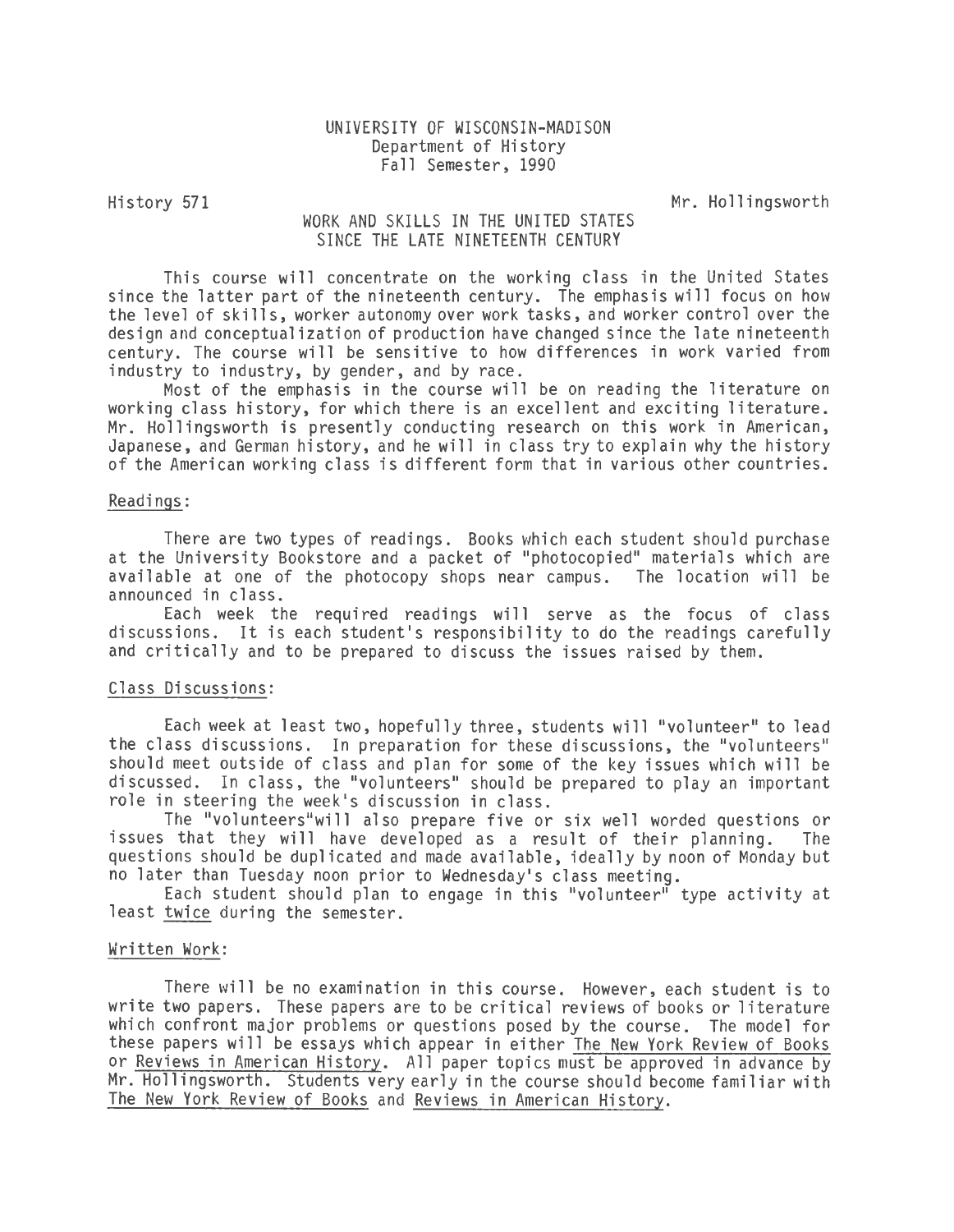## Policy on Deadlines and Incompletes:

A seminar involves collective effort. It works well only if everyone works<br>Ler and if all participants collaborate, on time and in tandem. In a together and if all participants collaborate, on time and in tandem. lecture course, if you ease up or do not do the work, you injure only yourself. In a seminar, however, if you ease up or do not cooperate with the entire class, you injure the quality of the entire class. Hence, it is necessary that you fulfill all assignments on time.

Attendance at seminar sessions is obligatory, illness or family emergency being the only valid excuse for an absence. In case of illness, please phone the secretary of the History Department to inform us of your absence.

All written assignments must be completed by the dates noted above. Incompletes will not be given except under unusual and verifiable circumstances (serious medical problems or family emergencies).

It is expected that students can and will express their ideas in clear, simple English prose. Students having difficulty in doing that or having uncertain writing skills, should make use of office hours to discuss their difficulties. Also, students are encouraged to make use of the Campus Writing Lab.

Office hours are held for your benefit. Please make use of them, not just in the first and the last weeks of the term.

Students who do not have a good background in American History should buy a used college textbook or borrow one from the library. Any textbook will do, but I will recommend the following: Norton, Chaudacoff, et. al., A People and A Nation (Houghton, Mifflin Co.), and Blum et. al., The National Experience<br>(Harcourt, Brace).

Grading Policy:

| 20 percent  | General involvement (attendance and class participation  |
|-------------|----------------------------------------------------------|
|             | in discussions).                                         |
| 20 percent: | Based on contribution from leadership from supplementary |
|             | readings during the two occasions described above.       |
| 60 percent: | Based on each of the two papers.                         |

Discussion Topics and Reading Assignments:

| September 5:  | Introduction: Discussion of course mechanics                                                                                |
|---------------|-----------------------------------------------------------------------------------------------------------------------------|
| September 12: | Michael Piore and Charles Sabel, The Second Industrial Divide,<br>Chapters $1-6$ . *                                        |
| September 19: | Michael Piore and Charles Sabel, The Second Industrial Divide,<br>Chapters 7-11.                                            |
| September 26: | Dan Clawson, Bureaucracy and the Labor Process<br>$\star$                                                                   |
| October 3:    | Trends in De-skilling. Readings by Stone, Braverman and others<br>in reading packet.                                        |
| October 10:   | Margo Anderson Conk, The United States Census and Labor Force<br>Change, Mr. Hollingsworth will place this book on reserve. |